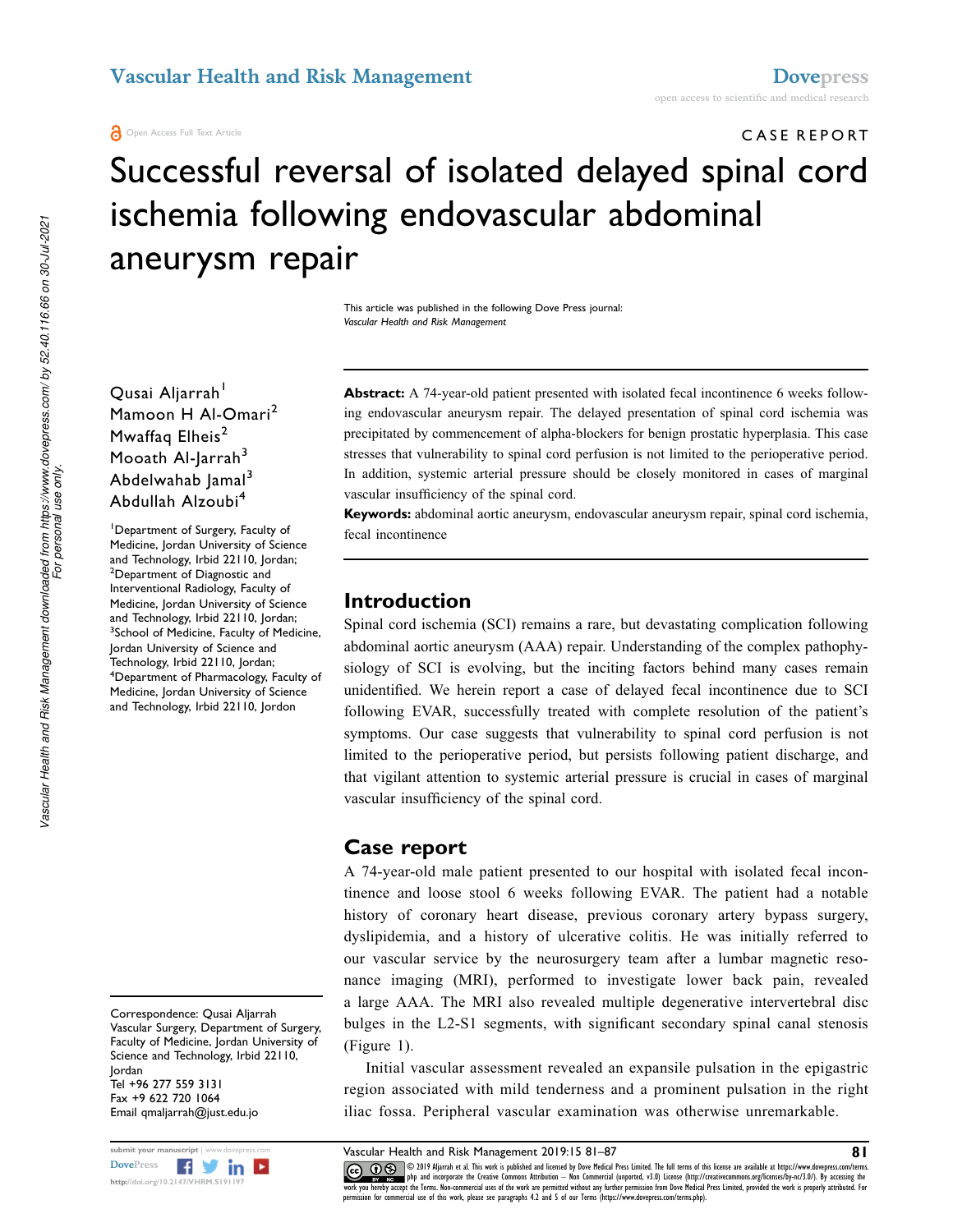

Figure 1 Lumbar Spine MRI: (A) sagittal T2WI showing degenerative disc changes with significant thecal sac compression at levels L5-S1, Magnification X1 (B) axial T2W at levels L4-L5 showing a massive AAA, Magnification X2. Abbreviations: AAA, Abdominal Aortic Aneurysm; MRI, Magantic Resonance Imaging.

A computed tomography angiogram (CTA) revealed a 10 cm infrarenal inflammatory AAA, a 3 cm aneurysmal right common iliac artery, and an ectatic 2 cm left common iliac artery. He was found to have a favorable aortic neck anatomy, and a sufficient landing zone (Figure 2). The patient underwent urgent EVAR with a Medtronic Endurant device (Medtronic Vascular, Santa Rosa, CA, USA). We selectively embolized the right internal iliac artery, and intentionally covered both internal iliac arteries due to the features seen on the CTA (Figure 3).

The patient's postoperative course was uneventful, leading to his discharge on postoperative day three. Two weeks later, he was seen in the outpatient clinic and was found to be recovering adequately with sufficiently healing wounds. Furthermore, a CTA 4-week postoperation showed complete exclusion of the aneurysm without endoleak, as well as maintenance of pelvic perfusion via retrograde flow from the left internal iliac artery (Figure 4).

Six weeks post-EVAR, the patient experienced an episode of urinary retention due to obstructive uropathy (secondary to benign prostatic hyperplasia), for which he was prescribed Alfuzosin. Following initiation of Alfuzosin, the patient began having dizzy spells and postural hypotension. Two weeks later, he began complaining of loose stool and fecal incontinence, at which time he presented to the vascular clinic.

On clinical evaluation, the patient was hypotensive, with a blood pressure (BP) of 77/44 mmHg. Digital rectal exam (DRE) revealed laxity of the anal sphincter and soft stool, without blood or mucus. A neurological exam indicated 5/5 power in both lower extremities, intact deep tendon reflex, and unremarkable sensory examination. An urgent colonoscopy revealed mild inflammation in the rectum, with a biopsy showing features of ischemic colitis (Figure 5). We consulted the neuromedicine team, who suggested the possibility of isolated SCI, and advised a new lumbosacral spine MRI. This MRI showed no evidence of acute ischemia, and no changes when compared to his initial scan.

The patient was admitted for 5 days of intensive therapy to improve his BP. He was started on IV fluids, and Alfuzosin was ceased. A daily 16 mg dose of IV dexamethasone was initiated for suspected SCI, as well as loperamide to thicken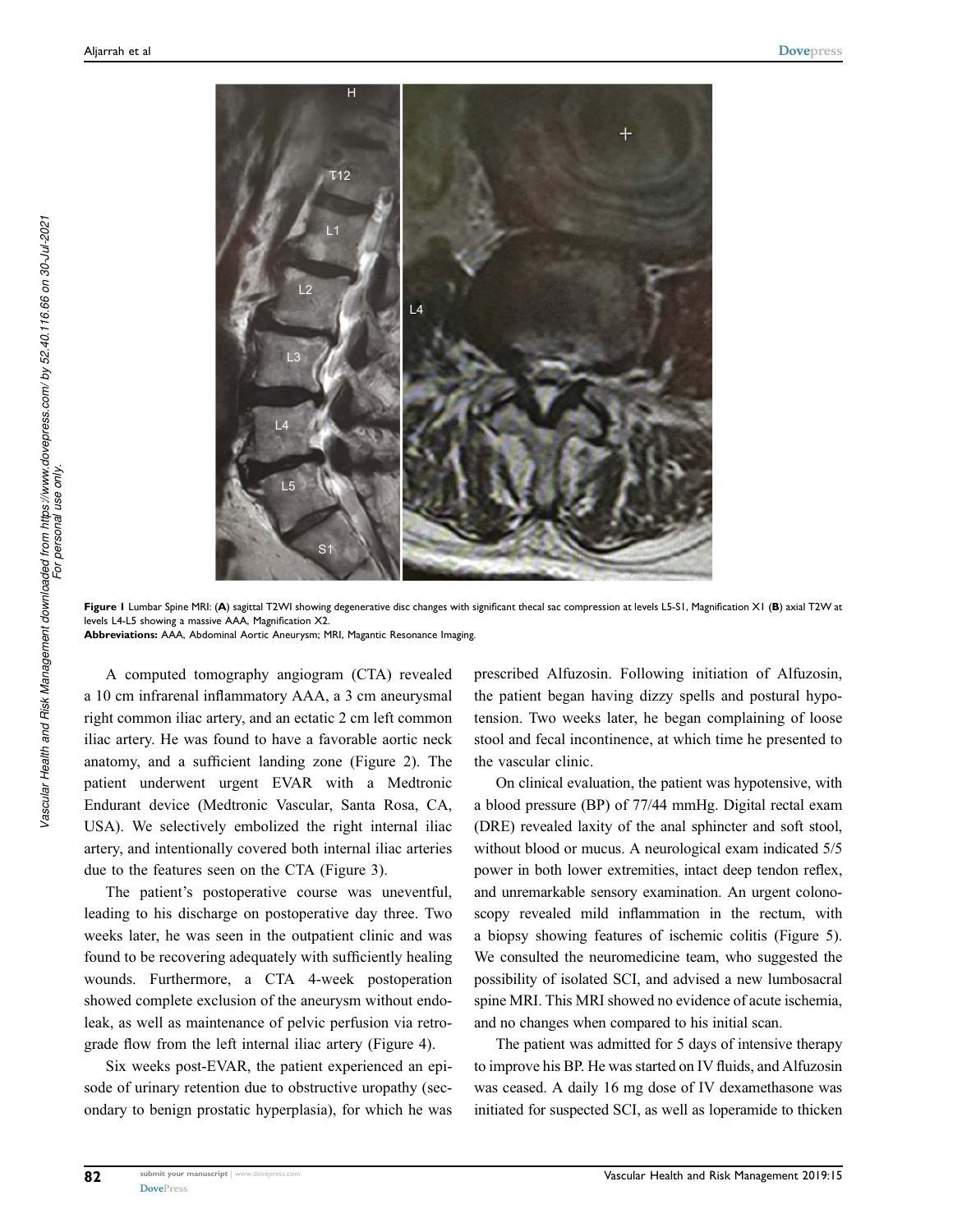

Figure 2 Preoperative CTA: (A) axial view showing a thick-walled 10 cm infrarenal AAA, Magnification x1 (B and C) Axial (Magnification X1) and coronal (Magnification X2) views showing an aneurysmal extension into to right IIA.

Abbreviations: AAA, Abdominal Aortic Aneurysm; CTA, Computed Tomography Angiography.

his stool. After treatment, his BP rose to an average of 110/60 mmHg, and the patient reported significant improvement in sphincter control. Further DREs revealed greatly improved anal tone. Based on these findings, the patient was discharged and prescribed fludrocortisone (0.1 mg/day), clopidogrel (75 mg), aspirin (100 mg), enoxaparin (40 mg), vitamin E, and loperamide (2 mg).

Two weeks following discharge, the patient was seen in the outpatient clinic, where examination showed a normal BP of 115/60 mmHg, complete recovery of sphincter control, and resolution of diarrheal symptoms.

#### **Discussion**

SCI is a potentially disastrous complication following EVAR. SCI can either present immediately or in a delayed fashion.<sup>1</sup> Neurological deficits can be transient or permanent.<sup>2</sup> The

reported incidence of SCI following EVAR is marginally less than that following open repair.<sup>3</sup> Luckily, the incidence of SCI following aortic pathologies has recently declined, presumably due to the development of advanced endovascular techniques and improved understanding of variables affecting spinal cord circulation.<sup>4</sup> In a recent systematic review, Moulakais et al identified 25 cases of SCI following elective EVAR and found that only 15% of the reported cases presented with delayed  $SCI$ .<sup>1</sup> Additionally, recovery rates remained low, with only 25% of the cohort experiencing complete recovery of neurological deficits.<sup>1</sup>

The mechanism of SCI appears to be a consequence of multiple complex interactions, and our current understanding is derived from thoracic and thoracoabdominal aortic surgeries. EVAR and open repair result in different mechanisms of SCI, including endovascular exclusion of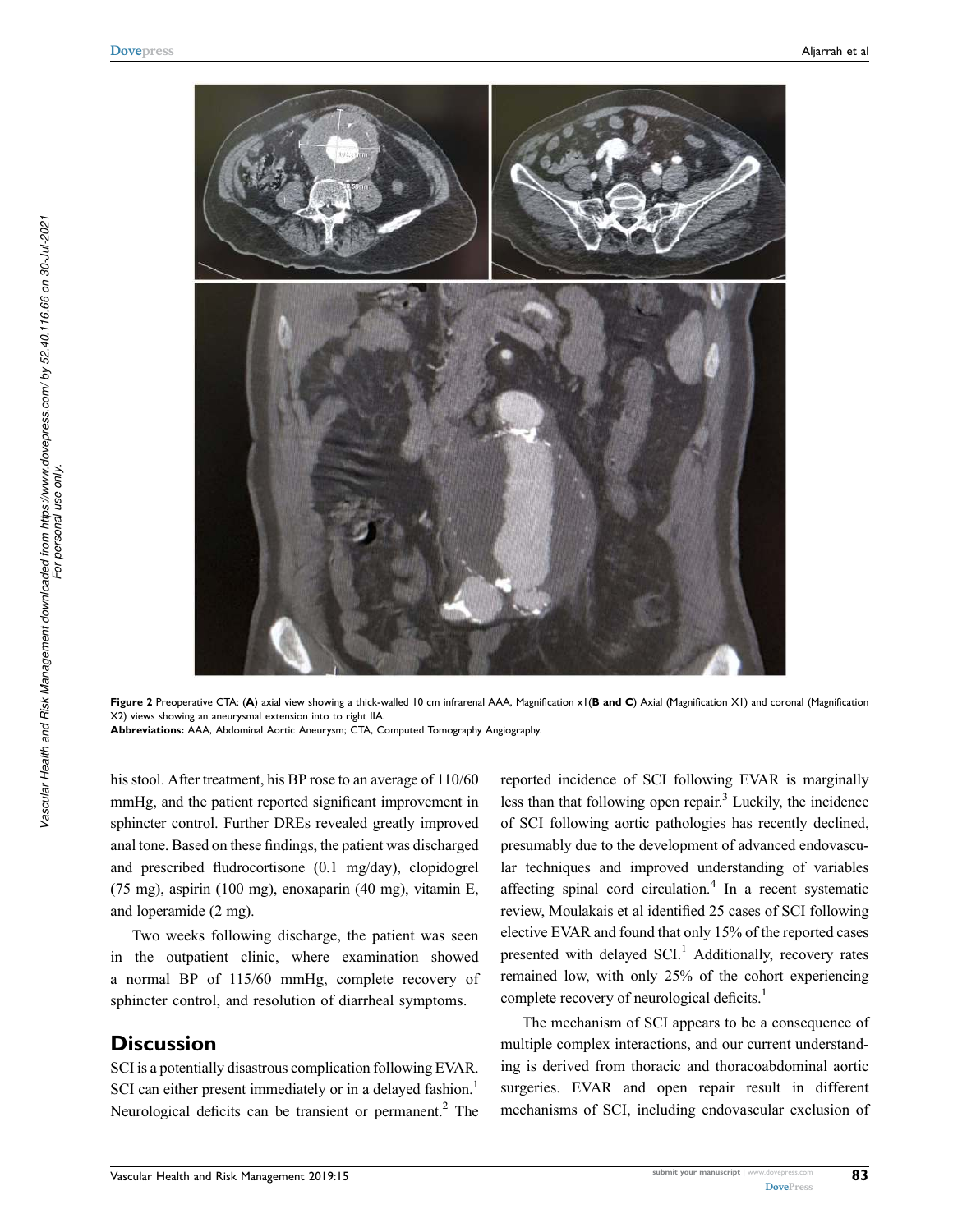

Figure 3 Intraoperative digital subtraction angiogram: (A) large infrarenal AAA with aneurysmal dilatation of right common iliac artery and short ectatic left common iliac artery, Magnification X1(B) successful deployment of the bifurcated graft and embolization of RIIA, Magnification X1. Abbreviations: AAA, Abdominal Aortic Aneurysm; RIIA, Right Internal Iliac Artery.

vital arterial supply to the spinal cord, perioperative hypotensive episodes, and atheroembolization of debris into pelvic circulation following endovascular instrumentation.5,6,7 Three important mechanisms contribute to delayed SCI; reperfusion injury with the flux of inflammatory and neurochemical mediators, spinal cord edema, and lastly arterial hypotension.<sup>7,8,9</sup> Recently, Awad et al unveiled the importance of spinal cord edema in the development of SCI, suggesting a multifactorial process of development.<sup>10</sup> Our understanding of SCI is continuously evolving and most likely multifactorial.

Understanding the anatomical blood supply to the spinal cord is fundamental for identifying the etiology of SCI. The spinal cord is not only reliant on a key feeding artery, but also on a rich network of collaterals from branches of the subclavian and vertebral arteries proximally, branches of the intercostal and lumbar arteries centrally, and branches of the inferior mesenteric artery, internal iliac artery, and sacral arteries distally.<sup>2,11</sup> These important collateral networks can be interrupted or sacrificed by aortic pathology, or the treatment modality used to correct it. Furthermore, spinal cord autoregulation is disrupted when aortic treatment is performed.<sup>4</sup> Preoperative CT and MRI scans must be carefully reviewed to identify potential risks of spinal cord arterial compromise, to identify vulnerable patients, and guide the course of treatment.<sup>4,11</sup>

SCI has an unpredictable clinical presentation with some patients presenting with varying degrees of lower limb paresis or paralysis, accompanied in some cases with fecal and/ or urinary incontinence. Nishioka et al reported a case of isolated bladder and rectal incontinence following EVAR, with complete recovery after hyperbaric oxygen therapy.<sup>12</sup>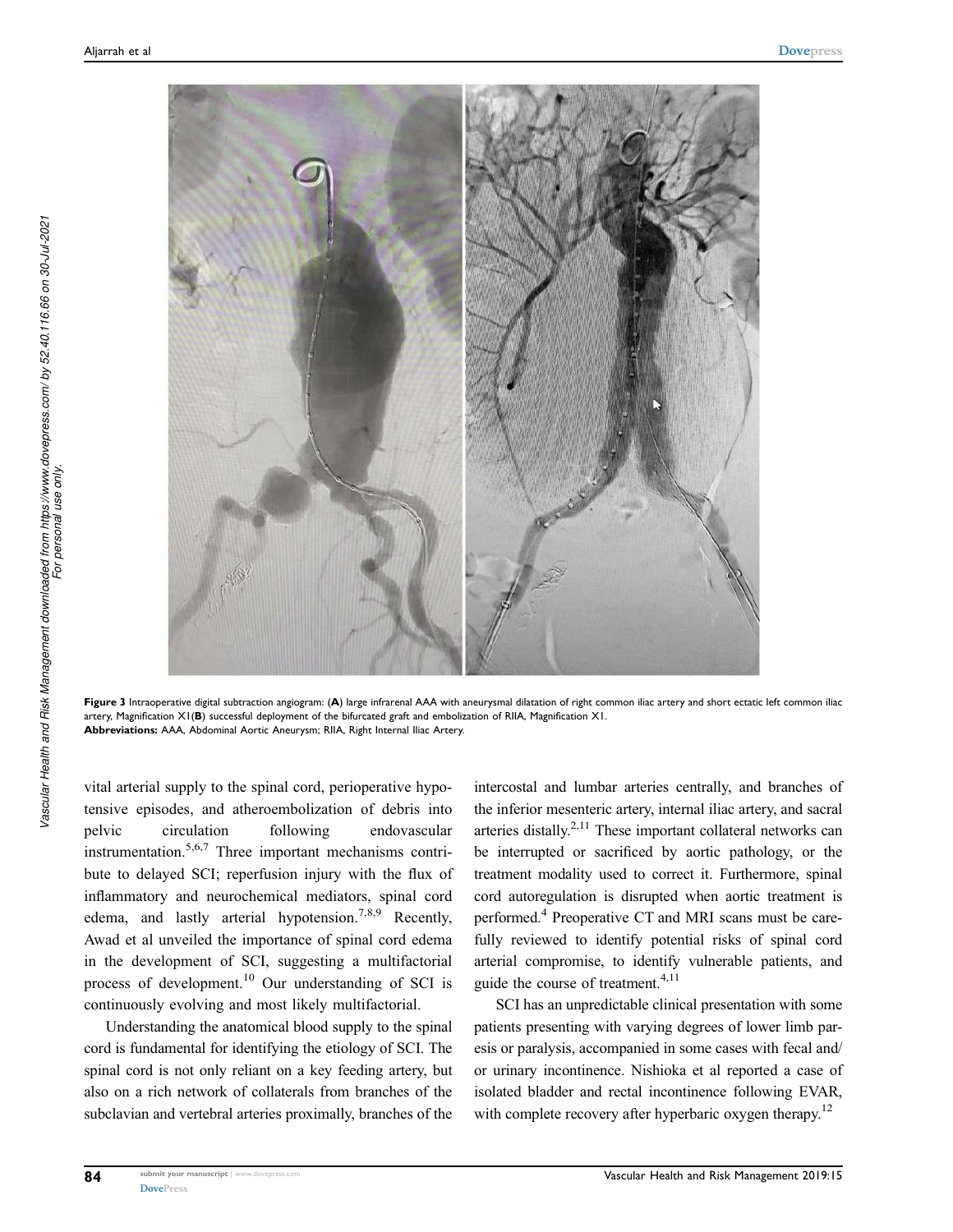

Figure 4 Follow-up CTA showing: (A) patent graft with exclusion of the aneurysm from circulation and without endoleak, Magnification X1. (B) Retrograde flow into RIIA, Magnification X1.

Abbreviations: CTA, Computed Tomography Angiography; RIIA, Right Internal Iliac Artery



Figure 5 Ischemic colitis changes seen on a rectal biopsy. Magnification X4

The current management of SCI following EVAR is evolving.<sup>2,4</sup> Various neuroprotective interventions have contributed to improved neurological outcomes following surgical or endovascular aortic interventions.<sup>2,5,9,11,12</sup>

Technical and pharmacological measures with favorable outcomes include CSF drainage, staged repairs, iliac branched devices, increasing mean arterial pressure, steroid administration, hyperbaric oxygen, naloxone, papaverine hydrochloride, and barbiturates.

The existing body of literature reported three cases of significantly delayed (>2 weeks) SCI following EVAR: Reid et al reported a delayed, but temporary paraplegia 2 weeks following EVAR,<sup>13</sup> Goldstein et al reported a delayed, but permanent paraplegia 3 weeks following  $EVAR<sub>2</sub><sup>9</sup>$  whereas Maddock et al reported a delayed, but reversible hemiparesis 8 weeks following EVAR.<sup>7</sup> Interestingly, all three cases demonstrated acute hypoperfusion of the spinal cord secondary to hypotension.

In the present case, the etiology of delayed SCI is likely multifactorial. The patient had significant spinal stenosis, which may worsen spinal perfusion pressure in the presence of reperfusion edema within a confined compartment. Additionally, the patient was prescribed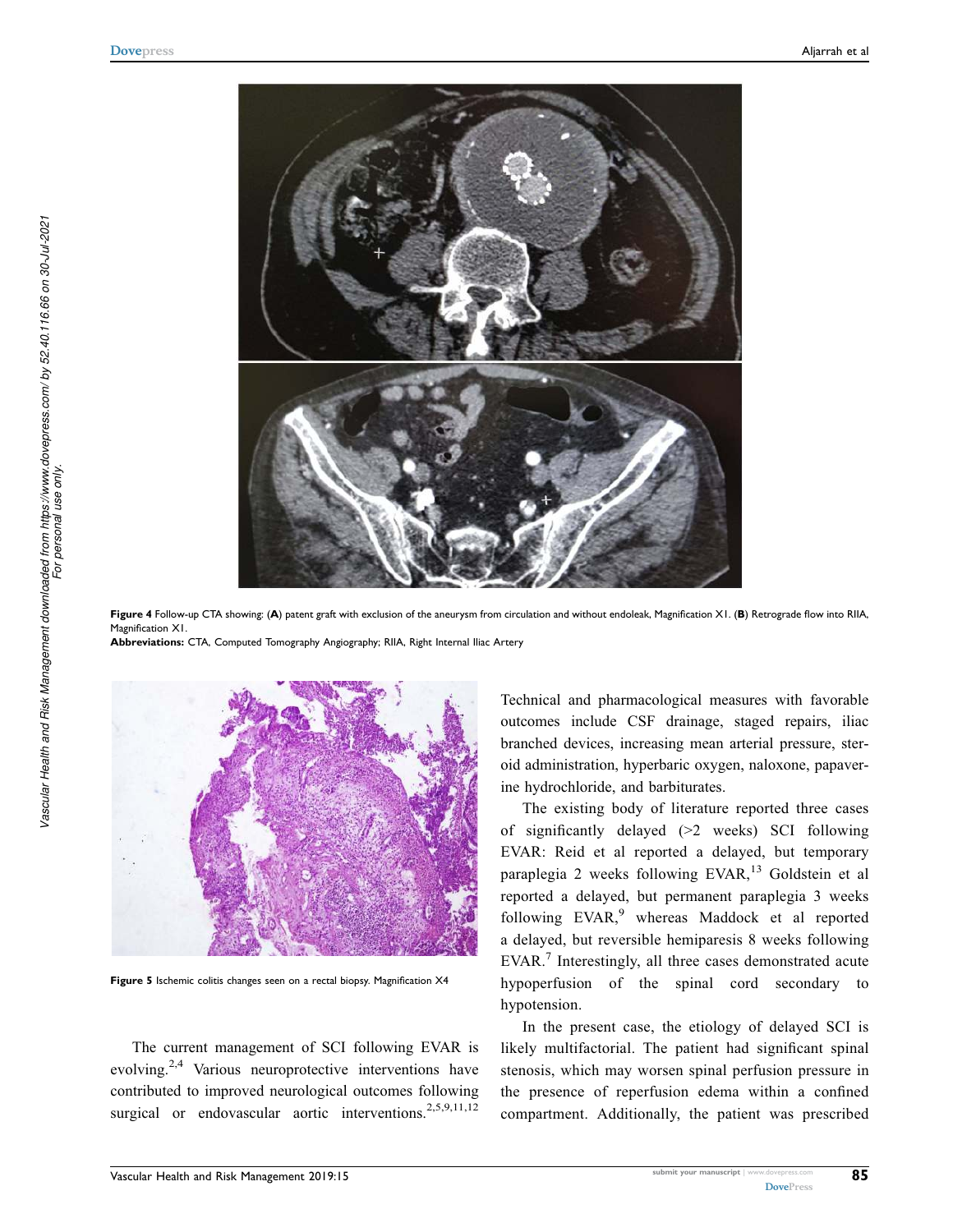a potent alpha-blocker, which resulted in postural hypotension and reduced mean arterial pressure. The unique delayed presentation of SCI in this patient was precipitated by hemodynamic instability resulting from the use of alpha-blockers in the presence of vulnerable pelvic circulation.

Substantial evidence highlights the importance of maintaining adequate perioperative BP in aortic reconstructions. Safi et al reported that 50% of cases presenting with delayed SCI following thoracoabdominal aneurysm repair had a period of BP instability.<sup>14</sup> Melissano et al advocated suspending antihypertensive medications following complex aortic reconstruction to avoid postoperative hypotension and hemodynamic instability.<sup>2</sup> Moreover, Scott et al emphasized the importance of maintaining adequate arterial pressure regardless of hospitalization status.<sup>11</sup>

Our case report highlights the importance of maintaining adequate hemodynamic stability by augmenting arterial BP in cases of marginal pelvic vascular insufficiency. In our case, CSF drainage was avoided because the patient was treated with dual antiplatelet therapy and had significant spinal stenosis. Furthermore, recent evidence suggests internal iliac plugging is preferable to coil embolization if required in EVAR.<sup>15</sup>

To the best of our knowledge, this is the first reported case of significantly delayed isolated fecal incontinence following EVAR that has been successfully reversed by conservative management.

In conclusion, alpha-blockers are best avoided in cases of marginal vascular insufficiency of the spinal cord following aortic interventions. Vulnerability to SCI is not limited to the perioperative period but persists following patient discharge. Finally, hemodynamic SCI is potentially reversible if managed promptly and efficiently.

## Ethics statement and patient consent

Written informed consent was obtained from the patient for publication. Institutional approval was not required.

### Abbreviations

SCI, spinal cord ischemia; AAA, abdominal aortic aneurysm; EVAR, endovascular aneurysm repair; HBO, hyperbaric oxygen; DRE, digital rectal examination; BP, blood pressure.

#### Acknowledgments

This research did not receive any specific grant from funding agencies in the public, commercial, or not-forprofit sectors.

#### **Disclosure**

The authors report no conflicts of interest in this work.

#### References

- 1. Moulakakis KG, Alexiou VG, Karaolanis G, et al. Spinal cord ischemia following elective endovascular repair of infrarenal aortic aneurysms: a systematic review. Ann Vasc Surg. 2018;52:280–291. doi:10.1016/j.avsg.2018.03.042
- 2. Melissano G, Bertoglio L, Mascia D, et al. Spinal cord ischemia is multifactorial: what is the best protocol? J Cardiovasc Surg (Torino). 2016;57(2):191–201.
- 3. Berg P, Kaufmann D, van Marrewijk CJ, Buth J. Spinal cord ischaemia after stent-graft treatment for infra-renal abdominal aortic aneurysms. Analysis of the eurostar database. Eur J Vasc Endovasc Surg. 2001;22(4):342–347. doi:10.1053/ejvs.2001.1470
- 4. Fortes DL, Atkins BZ, Chiou AC. Delayed paraplegia following infrarenal abdominal aortic endograft placement: case report and literature review. Vascular. 2004;12(2):130–135. doi:10.1258/ rsmvasc.12.2.130
- 5. Riess KP, Gundersen SB, Ziegelbein KJ. Delayed neurologic deficit after infrarenal endovascular aortic aneurysm repair. Am Surg. 2007;73(4):385–387.
- 6. Bhama JK, Lin PH, Voloyiannis T, Bush RL, Lumsden AB. Delayed neurologic deficit after endovascular abdominal aortic aneurysm repair. J Vasc Surg. 2003;37(3):690–692. doi:10.1067/mva.2003.161
- 7. Maddock MJ, Modi S, Nicholl P, Wee B. Lumbar sacral plexopathy– a rare and late complication of endovascular aneurysm repair. J Vasc Interv Radiol. 2013;24(3):448–449. doi:10.1016/j.jvir.2012.12.012
- 8. Lioupis C, Tyrrell M, Valenti D. A report of spinal cord ischemia following endovascular aneurysm repair of an aneurysm with a large thrombus burden and complex iliac anatomy. Vasc Endovascular Surg. 2010;44(1):56–60. doi:10.1177/1538574409345031
- 9. Goldstein LJ, Rezayat C, Shrikhande GV, Bush HL. Delayed permanent paraplegia after endovascular repair of abdominal aortic aneurysm. J Vasc Surg. 2010;51(3):725–728. doi:10.1016/j. jvs.2009.09.023
- 10. Awad H, Bratasz A, Nuovo G, et al. MiR-155 deletion reduces ischemia-induced paralysis in an aortic aneurysm repair mouse model: utility of immunohistochemistry and histopathology in understanding etiology of spinal cord paralysis. Ann Diagn Pathol. 2018;36(8):12–20. doi:10.1016/j.anndiagpath.2018.06.002
- 11. Scott D, Denton M. Spinal cord protection in aortic endovascular surgery. BJA. 2016;117(suppl\_2):ii26–ii31. doi:10.1093/bja/aew217
- 12. Nishioka N, Kurimoto Y, Maruyama R, et al. Bladder and rectal incontinence without paraplegia or paraparesis after endovascular aneurysm repair. Surg Case Rep. 2016;2(1):11. doi:10.1186/s40792- 016-0140-y
- 13. Reid JA, Mole DJ, Johnston LC, Lee B. Delayed paraplegia after endovascular repair of abdominal aortic aneurysm. J Vasc Surg. 2003;37(6):1322–1323.
- 14. Safi HJ, Miller III CC, Azizzadeh A, Iliopoulos DC. Observations on delayed neurologic deficit after thoracoabdominal aortic aneurysm repair. J Vasc Surg. 1997;26(4):616–622.
- 15. Bosanquet DC, Wilcox C, Whitehurst L, et al. Systematic review and meta-analysis of the effect of internal iliac artery exclusion for patients undergoing EVAR. Eur J Vasc Endovasc Surg. 2017;53 (4):534–548. doi:10.1016/j.ejvs.2017.01.009